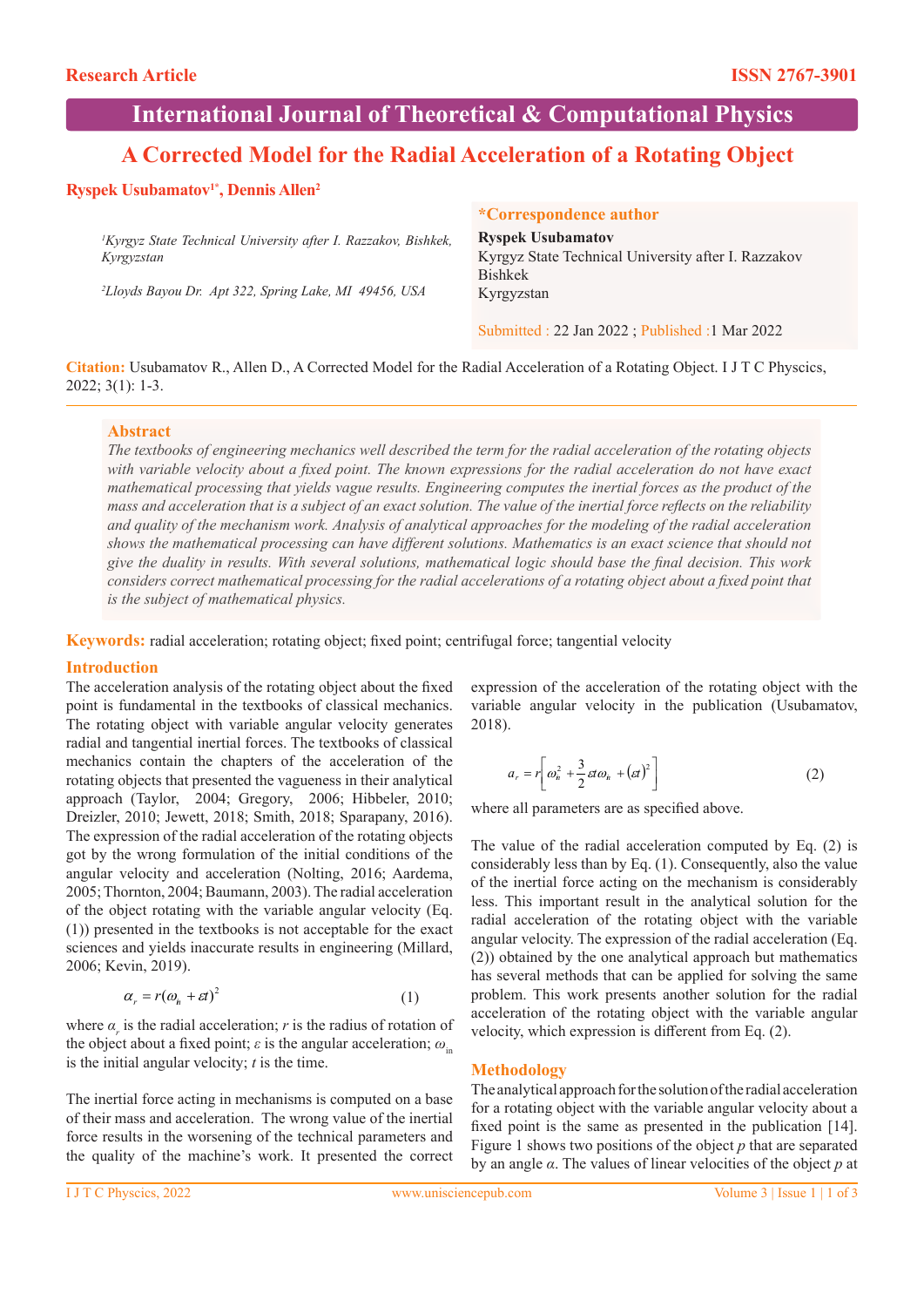two positions are different. The velocity polygon of the rotating object *p* is vectorially solved for these changes in the velocity,  $V_c = V_{fn}$  -  $V_{in}$ . The vector,  $V_c$  is presented by two vectors that are radial velocity  $V_r$  and tangential one  $V_t$ ,  $V_c = V_r + V_t$ . The tangential velocity of any point on an object rotating about a fixed point is determined as the product of angular velocity *ω* and a radius *r* of rotation,  $V_t = r\omega$ . The radial velocity vector  $V_r$  is directed toward the center  $o$  of rotation and crosses the vector velocity  $V_{fn}$  at the point *f*.



Figure 1: Velocity vectors polygon of the rotating object.

The variable linear velocity of an object *p* is given by the equation  $V_{fn} = V_{in} + \varepsilon rt$ , where  $V_{in} = r\omega_{in}$ ,  $\omega_{in}$  - an initial angular velocity of an object, and *εrt* is an extra velocity of a moving point due to an acceleration *ε* one, and t is a time. The radial velocity vector *V<sub>r</sub>* presents the sum of two vectors  $V_{rbt}$  and  $V_{rtd}$ , of segments *bf* and  $fd = ec$ , respectively,  $V_r = V_{r,bf} + V_{rfd}$  (Fig. 1). The two components are expressed by the following equations, *V<sub>r.bf</sub>* = *V<sub>in</sub> sin* δ/2 and *V<sub>r.fd</sub>* = *V<sub>fn</sub>* sin(δ/2 + *Y*). The small angle α is the sector of Fig. 1 that has the expression

$$
\alpha = \omega_n t + \frac{\varepsilon t^2}{2}
$$
 where  $\alpha = \delta + \gamma$ ,  $\delta = \omega_n t$   $\gamma = \alpha - \delta = \frac{\varepsilon t^2}{2}$ 

Defined parameters are substituted into the expression  $V_r$  that yields:

$$
V_r = V_h \sin \delta / 2 + V_f \sin(\delta / 2 + \gamma)
$$
 (3)

For the small angel  $\sin\delta = \Delta\delta$ . Then, the change of the radial velocity  $V_r$  is:

$$
\Delta V_r = V_{\hat{n}} \left( \Delta \delta / 2 \right) + V_{\hat{p}} \left( \Delta \delta / 2 + \Delta \gamma \right) \tag{4}
$$

where defined above expressions of  $V_{in} = \omega_{in}$ ,  $V_{fn} = \omega_{in} r + \omega_{in}$ *εrt*,  $\Delta \delta = \omega_n \Delta t$ , and  $\Delta \gamma = \varepsilon \Delta t^2 / 2$ , which the change in the angle depends on the change in the time. Substituting defined parameters into Eq. (4),transformation and simplification yield:

$$
\Delta V_r = \omega_n^2 r \Delta t + \frac{\omega_n r \epsilon \Delta t^2}{2} + \frac{\epsilon t \omega_n \Delta t}{2} + \frac{\epsilon^2 t \Delta t^2}{2} \tag{5}
$$

Equation (5) is presented by the following attitude:

$$
\frac{\Delta V_r}{\Delta t} = a_r = \omega_{bl}^2 r \frac{\Delta t}{\Delta t} + \frac{\omega_{in} r \epsilon \Delta t^2}{2\Delta t} + \frac{\epsilon t r \omega_{in} \Delta t}{2\Delta t} + \frac{\epsilon^2 t r \Delta t^2}{2\Delta t}
$$

$$
= \omega_{bl}^2 r + \frac{\omega_{bl} r \epsilon \Delta t}{2} + \frac{\epsilon t r \omega_{in}}{2} + \frac{\epsilon^2 t r \Delta t}{2}
$$
(6)

According to the mathematical rules, the limit of Eq. (6) yields the expression of the radial acceleration of a rotating object with the variable angular velocity.

$$
a_r = \lim_{\Delta t \to 0} \left( \omega_{in}^2 r + \frac{\omega_{in} r \epsilon \Delta t}{2} + \frac{\epsilon \text{tr} \omega_{in}}{2} + \frac{\epsilon^2 \text{tr} \Delta t}{2} \right) =
$$

$$
r \left( \omega_{in}^2 + \frac{\epsilon \text{tr} \omega_{in}}{2} \right)
$$
(7)

where all parameters are as specified above

Analysis of Eqs. (7) and (2) demonstrates the considerable difference. Equation (7) gives fewer values of the radial accelerations than Eq. (2).

#### **Case Study**

The rotating object is running with the initial angular velocity of 10 rad/s, accelerates at 7 rad/s2, and has a radius of rotation of 0.1 m. Determine the value of the radial acceleration for the object after 8 seconds of rotation.

Solution.

The radial acceleration by Eq. (7) is:

$$
a_r = r \left( \omega_{in}^2 + \frac{\alpha \omega_{in}}{2} \right) = 0.1 \times \left( 10^2 + \frac{7 \times 8 \times 10}{2} \right) = 38.0 \text{ m/s}^2
$$
\n(8)

The radial acceleration by Eq. 
$$
(2)
$$
 is:

$$
a_r = r \left[ \omega_m^2 + \frac{3}{2} \alpha \omega_m + (\alpha r)^2 \right] = 0.1 \left[ 10^2 + \frac{3}{2} \times 7 \times 8 \times 10 + (7 \times 8)^2 \right] = 407.6 \text{ m/s}^2
$$
(9)

The result for the radial accelerations of a rotating object by new Eq. (7) yields many times less value than by Eq. (2). Such difference in the results is important for taking a solution in engineering.

#### **Results and Discussion**

The result got for the radial acceleration of a rotating object with the variable angular velocity about a fixed point by new Eq. (7) gives the many times less value than by Eq. (2) of known publications. The analysis of the steps of the analytical approaches for solutions of the radial accelerations (Eqs. (2) and (7)) shows their differences. The mathematical processing of Eq. (2) uses inadmissible transformation that yields the wrong result. Equation (7) is received by processing with limits that acceptable by mathematical rules. For the practical application is preferable to use Eq. (7) which is correct in mathematical modeling for the radial acceleration of rotating objects. The known expression for the radial acceleration Eq. (2) gives too high value than the real one. The mechanism computed by this value has excessive safety factors and sizes. The expression (Eq. (7)) gives less result in computing and is important for the engineering practice.